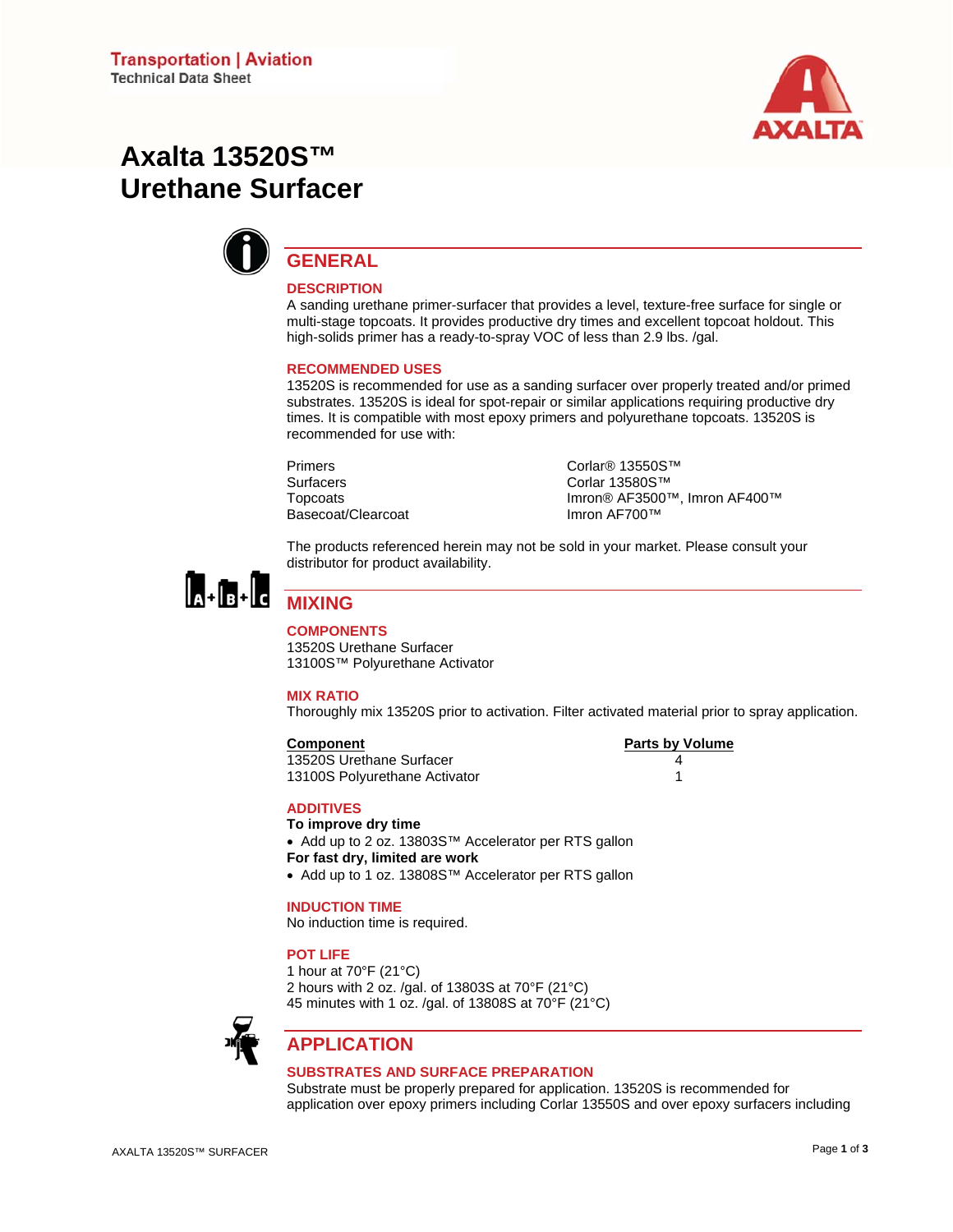

Corlar 13580S. Follow primer or surfacer recoat-window guidelines to ensure proper adhesion—scuff sanding before 13520S™ application as required.

#### **GUN SETUP**

13520S can be applied with conventional, HVLP, and electrostatic spray equipment using pressure, or gravity fluid delivery.

# **Conventional Fluid Tip**

**HVLP** 

1.2 mm-1.5 mm (.047"-.059") Gravity Feed 1.3 mm-1.6 mm (.051"-.063")

1.0 mm-1.4 mm (.039"-.055") Gravity Feed 1.2 mm-1.5 mm (.047"-.059")

### **FLUID DELIVERY**

# **AIR PRESSURE**

Conventional 8-10 oz./minute<br>
HVLP 8-10 oz./minute 8-10 oz./minute

Conventional 50-60 psi atomizing air 25-30 psi atomizing air

### **ENVIRONMENTAL CONDITIONS**

Substrate and ambient temperature must be between 50°F (10°C) and 110°F (43°C). The substrate must be at least 5°F (3°C) above the dew point. Relative humidity should be below 90%. Heating activated material above 110°F (43°C) may cause gelation.

### **APPLICATION**

Apply using a cross-coat technique. Spray a wet first coat using a top-to-bottom motion. Spray a medium-wet second coat using a side-to-side motion. No flash is required between coats. Apply to a maximum dry-film thickness of 2.5 mils (approximately 5 mils wet).

# **CLEANUP SOLVENTS**

Axalta 107™ Low VOC Gun & Equipment Cleaner Axalta 105™ Gun & Equipment Cleaner



# **DRY TIMES**

**AIR DRY** 

At 70°F (21°C) with 2 oz 13803S per ready-to-spray gallon

Dry to Touch 30 minutes Dry to Sand 1 hour

**FORCE DRY** 

At 130°F (54°C) with 2 oz 13803S per ready-to-spray gallon

Flash Before Force Dry **None required**<br>
Drv to Touch 15 minutes Dry to Touch 15 minutes<br>
Dry to Sand 15 minutes Dry to Sand

#### **RECOAT**

Prior to topcoat application, sand with 240-grit or higher using a dual action orbital sander. For optimal topcoat appearance, sand or finish sand with 320-grit or higher. Recoat window is 16 hours for 13520S which has been either air dried or force dried for up to 1 hour at 130°F (54°C).